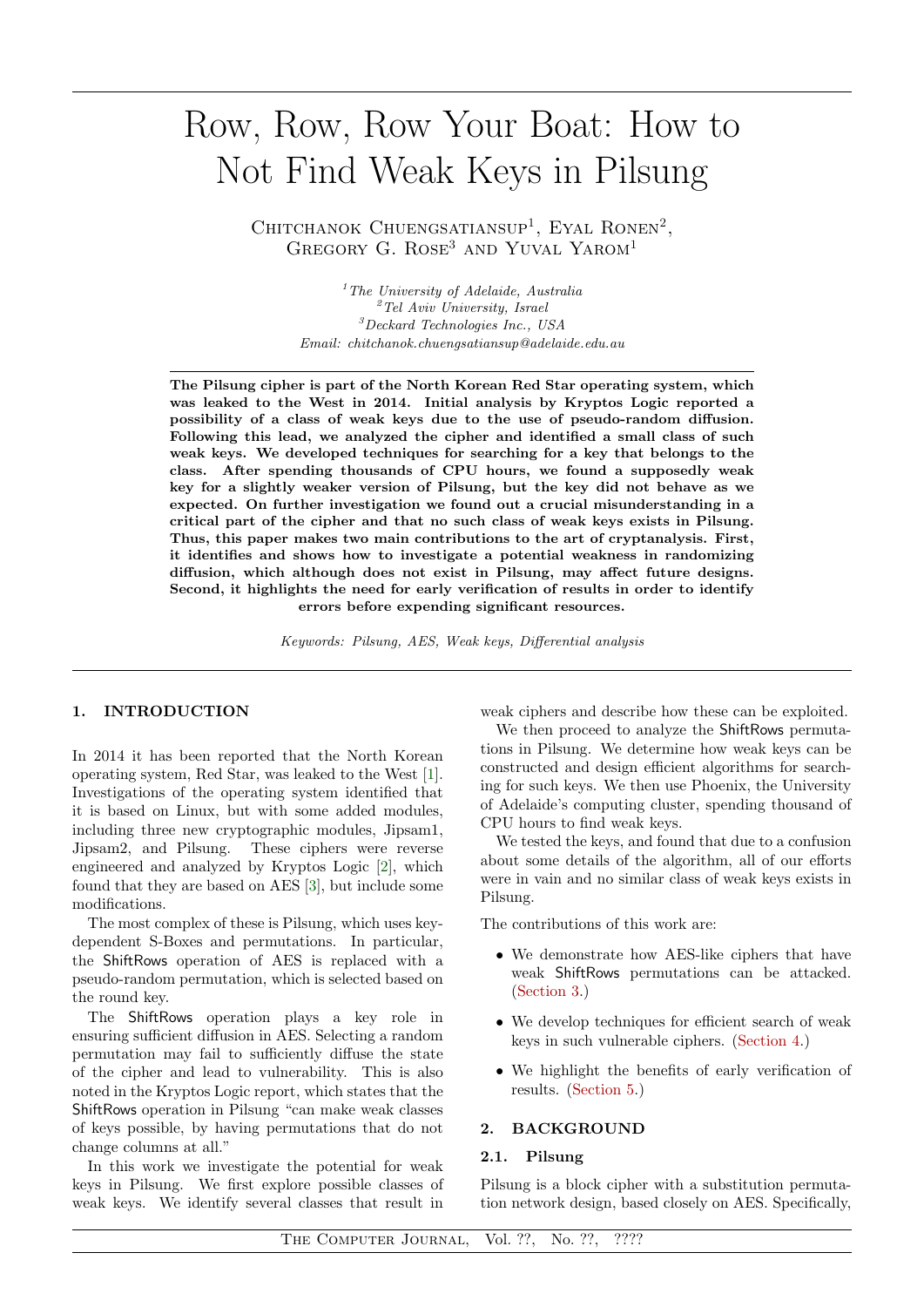the Pilsung state is a  $4 \times 4$  matrix, represented either as a two-dimensional array or as a 16-byte vector. For encryption, the state is initialized with the plaintext and then it undergoes ten rounds of transformations. Following the Kryptos Logic report, we name these steps after their AES counterparts: SubBytes, ShiftRows, Mix-Columns, and AddRoundKey.

These steps are similar but are not exactly the same as in AES. Below, we outline the functionality of the four steps.

- SubBytes: Each byte of the state is replaced by another byte using a substitution table (S-Box).
- ShiftRows: The 16 state bytes are rearranged according to the randomness derived from the corresponding round key.
- MixColumns: Each column of the state is multiplied by a pre-define  $4 \times 4$  matrix. This operation is the same as AES, also with the same pre-defined matrix.
- AddRoundKey: Each byte of the state is XORed with the corresponding byte of the round key.

While following the same structure of AES, Pilsung also differs from AES in several important aspects. The key schedule is similar but not identical, in particular, Pilsung uses 160 bits for key material. The S-Boxes are based on but are not identical to the AES S-Boxes. Specifically, for each state byte at each round, Pilsung applies a pseudo-random permutation, which depends on the corresponding byte of the round key, to the output bits of the AES S-Box, yielding a pseudo-random S-Box. Last, and most important for this paper, instead of using a fixed permutation in the ShiftRows step, Pilsung uses a key-dependent permutation.

### 2.2. Rao–Sandelius shuffle

To generate the permutation, Pilsung uses the Rao– Sandelius shuffle [\[4,](#page-5-3) [5\]](#page-5-4), which first "randomly" splits the array into two equal halves, then recursively shuffles each half. To shuffle 16 bytes, this requires four levels of shuffle. [Algorithm 1](#page-1-0) outlines this permutation as implemented in Pilsung. [Figure 1](#page-1-1) shows a visualization of the algorithm.

The randomness for the four levels of shuffle used to generate the permutation in round  $i$  is drawn from the corresponding round key  $RK_i$ . The randomness for the first and second levels shuffle is taken from the first half of the round key, and the randomness for the third and fourth levels shuffle is taken from the second half of the round key.

For the first level, the algorithm divides the 16 bytes of the state into four groups of four bytes, splitting each group equally into the two halves. That is, two of the bytes of each group go to the first half and the other two Algorithm 1 Rao–Sandelius shuffle

<span id="page-1-0"></span>**Input:** A randomness array r to shuffle  $\ell = 2^k$  elements **Output:** A random permutation of  $[0, \ldots, (\ell-1)]$  *out* 1: for  $i \leftarrow 0$  to  $k-1$  do

2:  $d \leftarrow 1 \ll i$   $\triangleright \ll$  denotes left shift 3:  $s \leftarrow 1 \ll (k - i)$ 4: for  $j \leftarrow 0$  to  $d-1$  do 5:  $\mathsf{sort}(r[i\cdot \ell, \ldots, i\cdot \ell+\ell-1], out[j\cdot s, \ldots, j\cdot s+s-1])$  $\triangleright$  see [Algorithm 2](#page-1-2) 6: end for 7: end for

| <b>Algorithm 2</b> Distribution sort: $\text{sort}(s, p)$ |  |  |  |  |
|-----------------------------------------------------------|--|--|--|--|
|-----------------------------------------------------------|--|--|--|--|

<span id="page-1-2"></span>**Input:** An array s containing  $n/2$  zeros and  $n/2$  ones **Output:** A sorted array p according to 0-1 array s

| 1: $a \leftarrow 0$                  |                                         |
|--------------------------------------|-----------------------------------------|
| $2: b \leftarrow 0$                  |                                         |
| 3: $t \leftarrow$ an array of size n |                                         |
| 4: for $i \leftarrow 0$ to $n-1$ do  |                                         |
| 5: if $s[i] = 1$ then                |                                         |
| $t[n/2 + a] \leftarrow p[i]$<br>6:   |                                         |
| 7: $a \leftarrow a + 1$              |                                         |
| 8: else                              |                                         |
| 9: $t[b] \leftarrow p[i]$            |                                         |
| 10: $b \leftarrow b + 1$             |                                         |
| $11:$ end if                         |                                         |
| 12: $\mathsf{Copy}(p, t)$            | $\triangleright$ copy content in t to p |
| 13: end for                          |                                         |
|                                      |                                         |

go to the second half. Overall, there are  $\binom{4}{2} = 6$  ways to split four bytes equally. To determine which of these six options to use, the algorithm XORs two key bytes and uses the number modulo 6 to select the permutation. For example, to split the first group in round  $i$ , the algorithm XORs byte 0 and byte 4, the second group uses bytes 1 and 5, and so on. The selected permutation is specified as a group of four bits that are fed as "random" input to the Rao-Sandelius shuffle (array s in [Algorithm 2\)](#page-1-2). By selecting combinations that have two zeros and two ones, the algorithm guarantees local balance, i.e. that each four bytes are split equally between the halves. We note that because 256 is not



<span id="page-1-1"></span>FIGURE 1. Rao–Sandelius shuffle in Pilsung.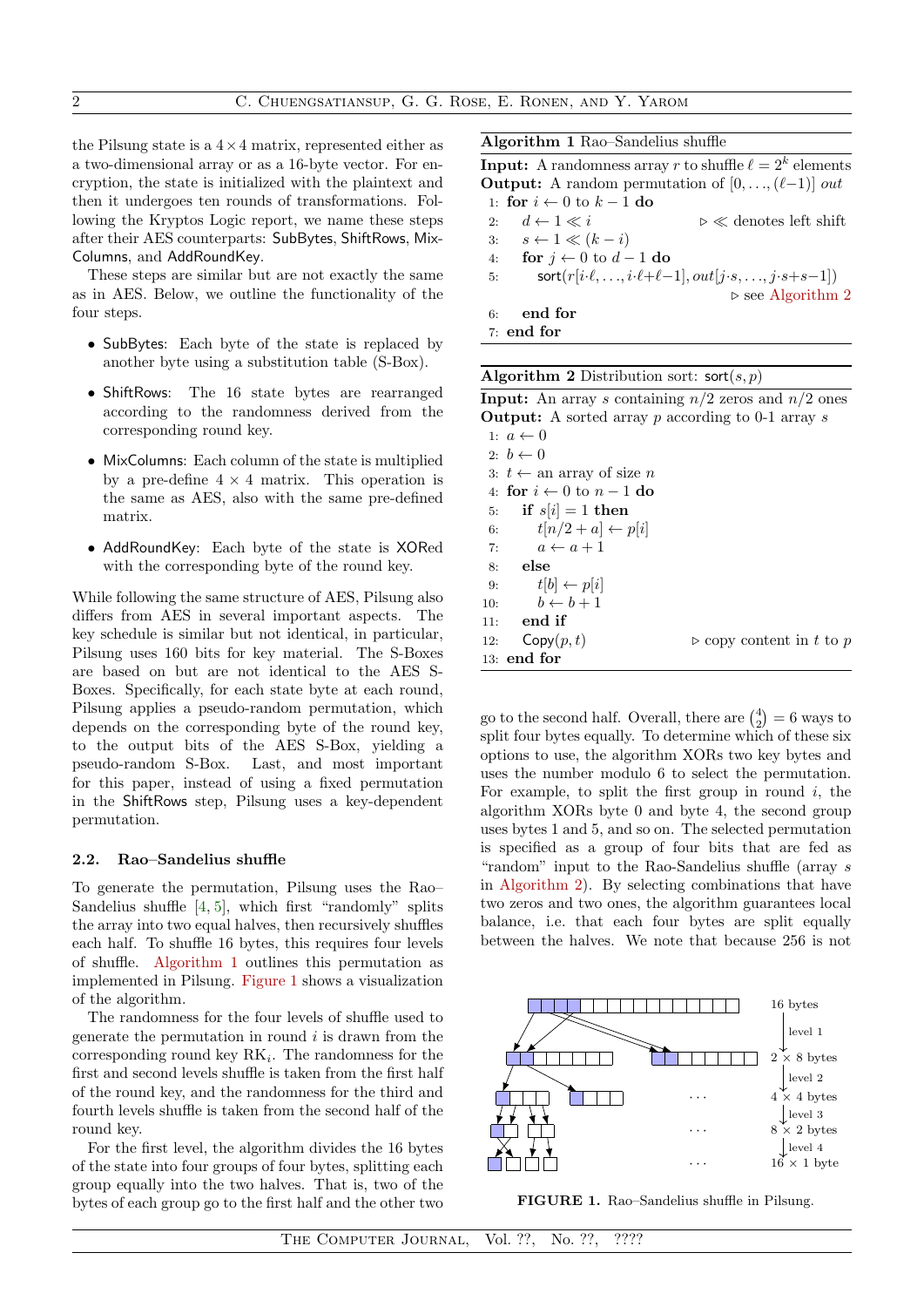a multiple of 6, there is a slight bias in the selection, where permutations number 0 to 3 are more likely to be chosen than permutations number 4 and 5.

For the second level of the permutation, the algorithm divides the state into eight pairs of bytes and uses one random bit to select which byte of the pair goes to the first half and which to the second. Specifically, for pair  $p$ , the algorithm uses bit  $p$  of byte  $p$  of RK<sub>i</sub>. As in the first level, the selection is implemented as "random" two-bit input to the Rao-Sandelius shuffle, maintaining local balance of the permutation.

For the third and fourth levels of the shuffle, the algorithm repeats the process of first and second levels, this time using bytes 8 through 15 from  $\mathrm{RK}_i$ .

Thus, in each of levels 1 and 3, the algorithm chooses one of 6 permutations for each group of four state bytes, to a total of  $6^4 = 1296$  possible options. Similarly, in levels 2 and 4, the number of possible permutations is  $2^8 = 256$ . In total there are  $6^4 \cdot 256 \cdot 6^4 \cdot 256 \approx 2^{36.7}$ possible permutations. This is much fewer than the total number of possible permutations  $16! \approx 2^{44}$ .

# 2.3. Related Work

Attacks on AES The first attack on reduced round AES has been presented in the original proposal [\[3\]](#page-5-2). Since then, a wide variety of attacks have been published. The full AES cipher has been targeted with related-key [\[6\]](#page-5-5) and Biclique [\[7\]](#page-5-6) attacks, but they are far from practical. There have been a long line of attacks on 5-round version of AES [\[8,](#page-5-7)[9,](#page-5-8)[10,](#page-5-9)[11](#page-5-10)[,12,](#page-5-11)[13\]](#page-5-12), with recent attacks [\[14,](#page-5-13)[15\]](#page-5-14) breaking the  $2^{32}$  time complexity barrier. Some practical attacks have been shown on the 6-round reduced variant of AES [\[10,](#page-5-9)[16\]](#page-5-15), but the current attacks on 7-round AES [\[10,](#page-5-9) [14,](#page-5-13) [17,](#page-5-16) [18,](#page-5-17) [19\]](#page-5-18) are not considered practical.

Attacks on Pilsung Genkin et al. [\[20\]](#page-5-19) investigate the level of protection that using secret S-Boxes and ShiftRows transforms provide against side-channel attacks. Adapting techniques used for attacking AES [\[21\]](#page-5-20) to Pilsung, they demonstrate that the key can be recovered after monitoring  $3.52 \times 10^7$  encryptions.

Weak Key Attacks Weak key classes are rare classes of keys that share a property that makes the cipher more vulnerable to attacks. Arguably the most famous example for weak keys is the "weak" and "semi-weak" key classes in DES [\[22\]](#page-5-21). The keys in these classes cause the encryption and decryption modes of DES to be identical (potentially between two different keys). Other notable examples of weak keys example in ciphers are IDEA  $[23, 24, 25]$  $[23, 24, 25]$  $[23, 24, 25]$  $[23, 24, 25]$  $[23, 24, 25]$ , the FROG AES candidate  $[26]$ , and GHOST [\[27,](#page-5-26) [28\]](#page-5-27).

# <span id="page-2-0"></span>3. EXPLOITING WEAK KEYS

The Kryptos Logic report notices that replacing the AES ShiftRows with a random permutation may result in a class of weak keys that do not change columns. In this section, we explore the risk and develop distinguishing attacks for such keys.

We say that a round *preserves* a column  $i$  if the ShiftRows permutation moves all of the bytes of column  $i$  to a single column  $j$ . We further say that a key preserves rounds *i* to *j* if there exist  $c_i, c_{i+1}, \ldots, c_j$  such that for all  $i \leq k < j$ , Round k preserves column  $c_k$ , moving it to column  $c_{k+1}$ .

When a key preserves a column throughout the encryption, i.e. from Round 1 to Round 10, the encryption is clearly distinguishable from a random permutation. Because the ShiftRows is the only operation that diffuses state between columns, such a key basically partitions the state into the preserved column and the rest of the state. Consequently, encrypting two plaintexts that differ by a single byte would yield ciphertexts that have at least one identical column. The probability of this event occurring with a random permutation is extremely small  $(2^{-32}$  for each column, which with four columns gives a probability of  $\approx 2^{-32} \cdot 4 = 2^{-30}$ . Hence we can use such an event to distinguish the cipher from a random permutation.

In practice, we do not even need the key to preserve all of the rounds. We can easily distinguish a key that preserves Rounds 2–9. Suppose we encrypt two plaintexts that only differ in one byte. [Figure 2](#page-2-1) shows the two possible ways that this difference propagates throughout the encryption. The first round's ShiftRows transformation moves the difference to a new (unknown) location. In the MixColumns the column containing the byte is mixed, resulting in a difference across the whole column. The top half of the figure shows the case that this column is the one that the key preserves. In this case, if the column is the preserved, the difference does not propagate beyond the column, achieving a difference of one column at Round 9. Because Round 10 does not perform the MixColumns transformation, the bytes of the preserved column are permuted, resulting in ciphertexts that differ in at most four bytes. Alternatively, the bottom half of [Figure 2](#page-2-1) shows the case where the difference is at a column that is not preserved, the difference diffuses across the three non-preserved columns, but does not affect the preserved column.



<span id="page-2-1"></span>FIGURE 2. Propagation of a difference with a key that preserves Rounds 2–9 when hitting the preserved column (top) and when missing it (bottom).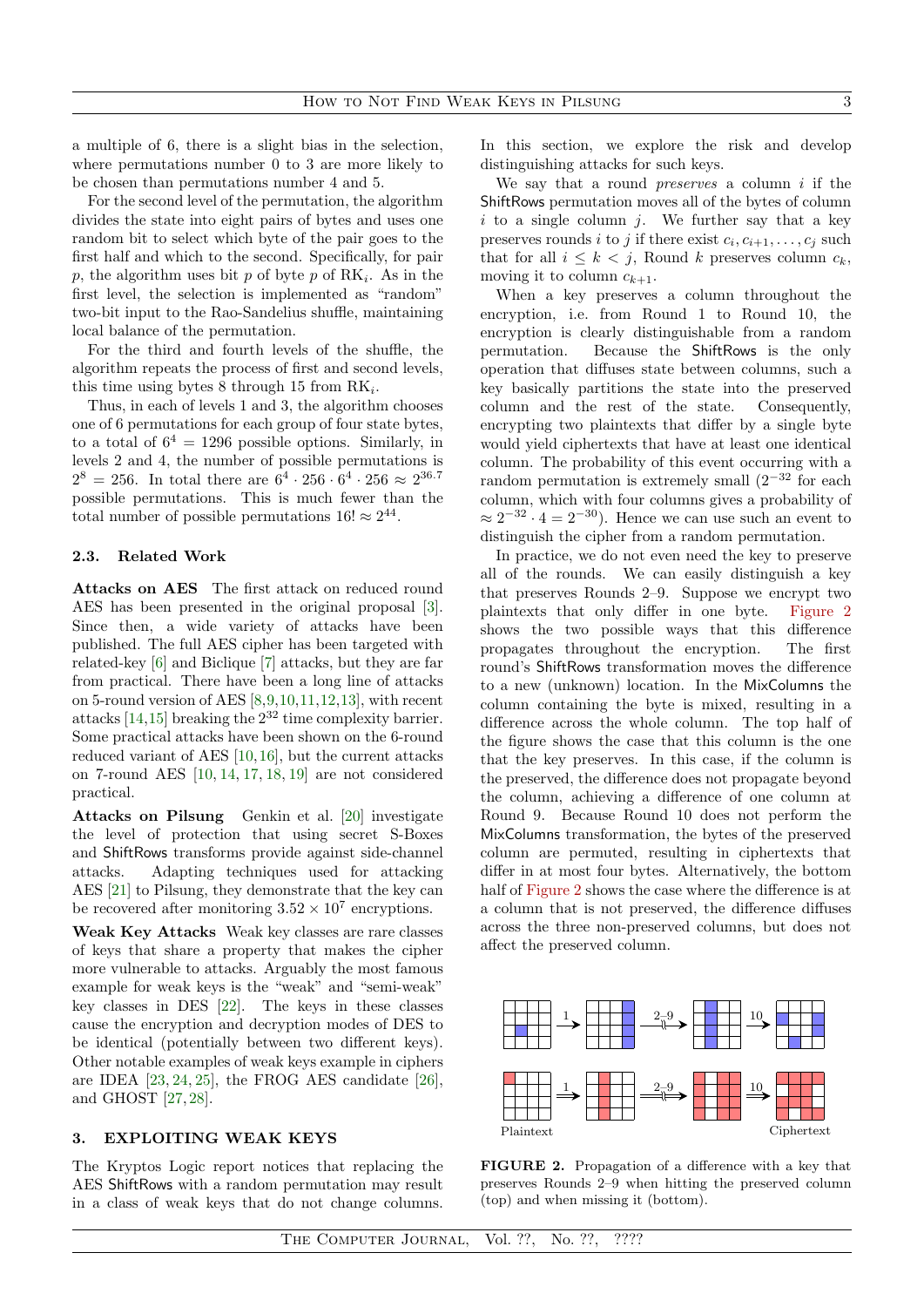Either way, after the last round, we get two ciphertexts that have at least four identical bytes. The probability that two random ciphertexts have four identical bytes is

$$
2^{-128} \cdot \sum_{n=4}^{16} \binom{16}{n} \cdot 255^{16-n} \approx 2^{-21.2}
$$

Thus such a difference can distinguish between a random permutation and one created by Pilsung with a key that preserves Rounds 2–9.



<span id="page-3-1"></span>FIGURE 3. Propagation of a difference with a key that preserves Rounds 3–9.

As [Figure 3](#page-3-1) shows, we can extend the attack to a key that preserves Rounds 3 to 9. With a probability of  $2^{-24}$ , changing four bytes that all map to a single column in the first round results in a change of a single byte in the second round. If Round 2 shifts the byte to the preserved column, only four bytes of the ciphertext will differ. The probability of selecting four bytes that all go to the same column is one in  $\binom{16}{4}/4$ . Thus, if we randomly change four bytes, we can expect that approximately one in  $\binom{16}{4} \cdot 2^{24}/4 \approx 2^{32.8}$  will result in 12 unmodified ciphertext bytes. $4$  We note that better distinguishers exist, but these are outside the scope of this paper.

Finally, we note that the idea of attacking reducedround AES by using a plaintext difference to achieve a difference in a single column of an internal round dates back to the original proposal of Rijndael for AES [\[3\]](#page-5-2). It would seem that preserving that column may allow extending such attacks to more rounds, and even to the full cipher. We note that it is not clear how such attacks would work on Pilsung, in particular when the S-Boxes are key dependent. We leave investigating this direction to future work.

## <span id="page-3-0"></span>4. EFFICIENT SEARCH ALGORITHM

Having established how to exploit weak keys, we now turn our attention to finding them. A quick test with random round keys demonstrates that about one in 682 preserves a specific column. Thus, roughly one in  $2^{66}$ preserves a specific column over Rounds 3 to 9, or about one in 2<sup>64</sup> preserves an arbitrary column. Hence, while not negligible, the class of weak keys is quite small and rare.

Searching  $2^{64}$  keys for a weak key is beyond our modest computational capabilities. However, we note that several properties of the cipher allow us to reduce the search space. First, instead of trying keys at random, we can exploit the structure of the ShiftRows permutation to efficiently find column preserving Round 3 key. Secondly, as Pilsung uses the AES key schedule with five 32-bit words, we can search the space of  $2^{32}$  possible values for the first word of the Round 4 key for a key that preserves Rounds 3–9. Moreover, we find that suitable Round 4 keys are not uniformly distributed. We exploit this by applying a simple heuristic to decide how many combinations of the first word of Round 4 to test.

We now explain how to efficiently find a column preserving Round 3 key. As discussed in [Section 2,](#page-0-0) when generating the ShiftRows permutation, the first two levels of the shuffle distribute the state bytes across the quarters, whereas the last two levels only move bytes within each quarter. Thus, for the key to preserve a column, the first two levels need to spread the bytes of the preserved column across different rows. By observing the first 64 bits of a key, which determine the two first shuffles, we can rule out candidates guaranteed not to preserve the column.

<span id="page-3-3"></span>

| <b>Algorithm 3</b> Search for a weak key in Pilsung                    |  |  |  |  |
|------------------------------------------------------------------------|--|--|--|--|
| 1: while Key not found do                                              |  |  |  |  |
| repeat<br>2:                                                           |  |  |  |  |
| $RK_3[0,\ldots,63] \stackrel{\$}{\longleftarrow} \{0,1\}^{64}$<br>3:   |  |  |  |  |
| <b>until</b> $RK_3[0,\ldots,63]$ can preserve a column<br>4:           |  |  |  |  |
| repeat<br>5:                                                           |  |  |  |  |
| $RK_3[64,\ldots,127] \stackrel{\$}{\longleftarrow} \{0,1\}^{64}$<br>6: |  |  |  |  |
| until $RK3$ preserves a column<br>7:                                   |  |  |  |  |
| $RK_4[0,\ldots,31] \xleftarrow{\$} \{0,1\}^{32}$<br>8:                 |  |  |  |  |
| repeat<br>9:                                                           |  |  |  |  |
| Expand Key<br>10:                                                      |  |  |  |  |
| <b>if</b> Key preserves to Round 9 then<br>11:                         |  |  |  |  |
| break<br>12:                                                           |  |  |  |  |
| end if<br>13:                                                          |  |  |  |  |
| $RK_4[0,\ldots,31] \leftarrow RK_4[0,\ldots,31]+1$<br>14:              |  |  |  |  |
| until it's time for a new $\rm RK_3$<br>15:                            |  |  |  |  |
| $16:$ end while                                                        |  |  |  |  |

[Algorithm 3](#page-3-3) shows how we search for a key. We first choose the first half of the Round 3 key (Line 3). If the ShiftRows operation with this first half can preserve a column, i.e. it places each of the bytes of a column in a different row, we proceed to select a random second half (Line 6) until we find a round key  $RK<sub>3</sub>$  that preserves a column. We then randomly choose the first word of the key of Round 4 (Line 8) and proceed to scan for a key that preserves Rounds 3–9.

The structure of the ShiftRows permutation allows a further optimization. Instead of calculating the ShiftRows permutation, we perform a meet-in-themiddle search. Specifically, for each of the possible

<span id="page-3-2"></span><sup>4</sup>The probability of choosing appropriate four bytes will be slightly higher if the Round 2 permutation maps more than one byte of the same column to the target column. However, in this case less than three bytes need to remain unchanged.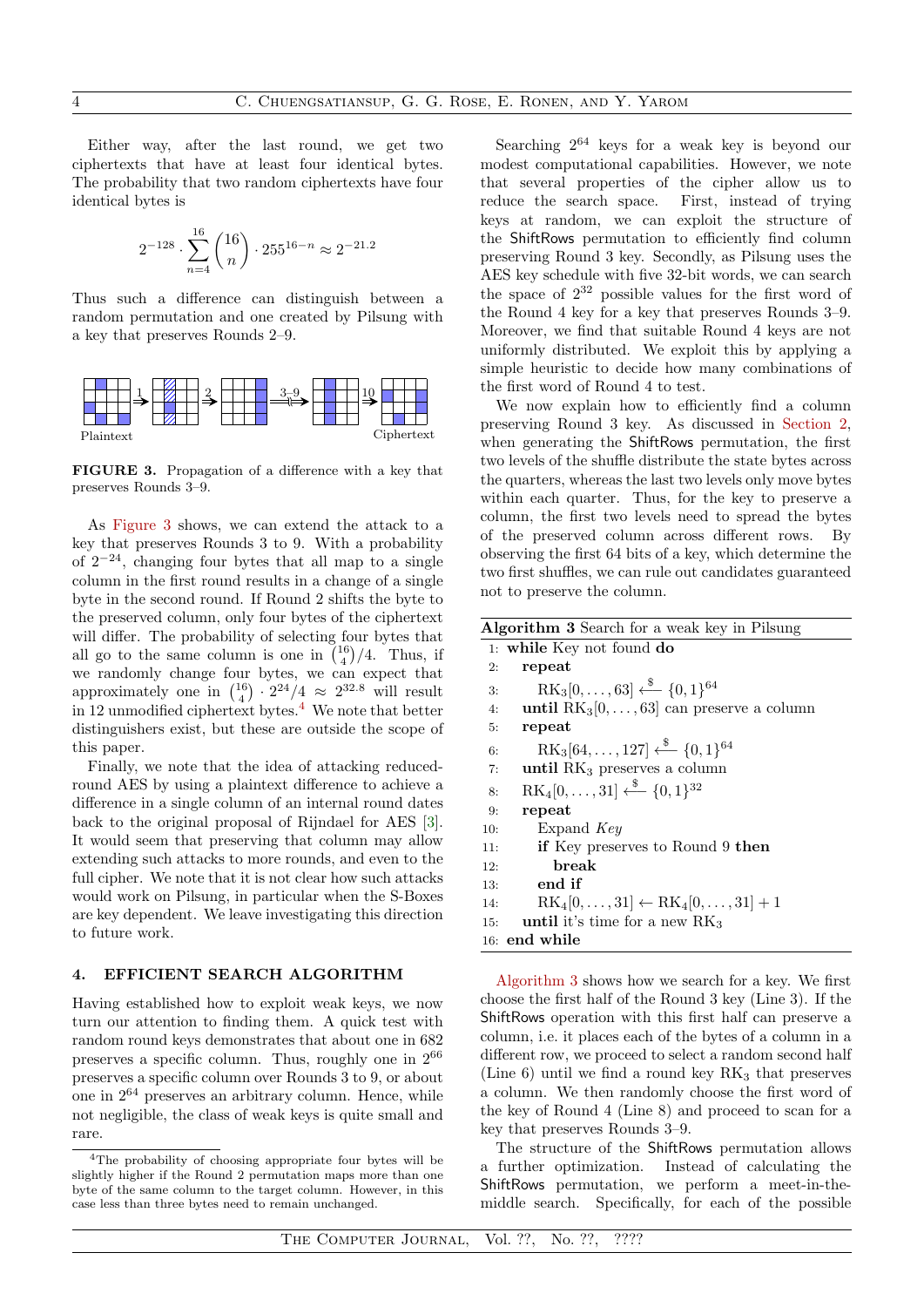1296·256 permutations in levels 1 and 2 of the shuffle, we record the positions of the bytes of each of the columns it preserves. Similarly, for each of the possible 1296·256 permutations in levels 3 and 4 of the shuffle, we record the positions of the bytes that end up in each of the columns. By matching the positions for the two halves of the shuffle, we can determine whether the source column is preserved and what the destination column is.

The source code for our key search software is available at [https://github.com/0xADE1A1DE/](https://github.com/0xADE1A1DE/PilsungKeySearch) [PilsungKeySearch](https://github.com/0xADE1A1DE/PilsungKeySearch).

## <span id="page-4-0"></span>5. WEAK KEY SEARCH

With an efficient search algorithm, we utilized the Phoenix high-performance cluster at the University of Adelaide to search for a key that preserves Rounds 3– 9. Because we reuse  $RK<sub>3</sub>$  for multiple candidates, the amortized effort for finding a key that preserves Round 3 is negligible, reducing the search space to  $682^6 \approx 2^{56.5}$ . Our highly efficient search algorithm can explore roughly  $2^{25}$  keys per core per second. Thus the expected search time is about 100 CPU years, which is above our budget. However, we did spend over 10,000 CPU hours and found multiple keys that preserve Rounds 3–8.

To test the keys, we modified Pilsung, reducing it to a 9-round cipher. We ran the attack on one of the keys, finding that the attack fails. Other keys produced similar results—the attack does not work. We modified Pilsung to output the ShiftRows permutations and found that they do seem to preserve the required columns.

After revisiting Pilsung's algorithm we found the cause of the failure. The Pilsung code repeatedly shifts between two representations of the internal state. One representation is as a vector of 16 bytes. The other is a square implemented as a two-dimensional array. Unfortunately, the repeated shifts created a confusion that the vector representation uses the row-first order, shown in the left part of [Figure 4,](#page-4-1) for storing the state matrix in an array. However, in practice the representation uses the column-first order shown in the right part of [Figure 4.](#page-4-1) Consequently, our key search algorithm in [Section 4](#page-3-0) searches for ShiftRows permutations that preserve rows, rather than columns. While the algorithm is efficient, the security impact of preserving rows is rather dubious—the AES ShiftRows permutation preserves all rows.

Further investigation demonstrated that the randomness chosen for the ShiftRows permutation ensures that columns are not preserved. [Figure 5](#page-4-2) illustrates how the Pilsung ShiftRows permutation works with column-first order. Before the permutation (top part of [Figure 5\)](#page-4-2), the same color represents bytes in the same column. After the first level of shuffle, each of the current first and third column contains exactly two bytes from the previ-

|   |   | 3 |   |   |   |  |
|---|---|---|---|---|---|--|
|   | 6 |   |   | 5 | Ë |  |
| 9 |   |   |   | 6 |   |  |
|   | F |   | 3 |   |   |  |
|   |   |   |   |   |   |  |

FIGURE 4. Matrix Orderings

<span id="page-4-1"></span>ous first (blue) and second (red) columns. At the same time, each of the current second and fourth column contains exactly two bytes from the previous third (green) and fourth (orange) columns. Observe that bytes that came from the same column are placed consecutively next to each other. Therefore, the second level of shuffle, which places consecutive bytes into different groups (i.e. different columns) ensures that columns are shuffled evenly so that after the shuffle, each column contains exactly one byte of each of the original columns.

While we do not claim that there is no class of weak keys in Pilsung, we are quite certain that the approach in this paper is unlikely to find one. In retrospect, we should have verified that the attack works much earlier. Had we tried a key that preserves one round on a round-reduced Pilsung, we would have identified the error before spending time and CPU resources on a what in hindsight is a clearly wrong direction. Instead we could have invested the CPU resources into a more profitable target. For example, adding the 10,000 hours to a Bitcoin mining pool would have raised an estimated \$7.91, or a whopping \$1.97 for each of the authors with three cents to spare.



<span id="page-4-2"></span>FIGURE 5. The Pilsung ShiftRows permutation ensures no columns are preserved. Four bytes in a column from the previous round (four consecutive blocks with the same color) will spread into one in each column in the following round (four consecutive blocks with four different colors).

## 6. CONCLUSION

In this work, we analyze the North Korean cipher Pilsung. Its deviation from AES by replacing a circular